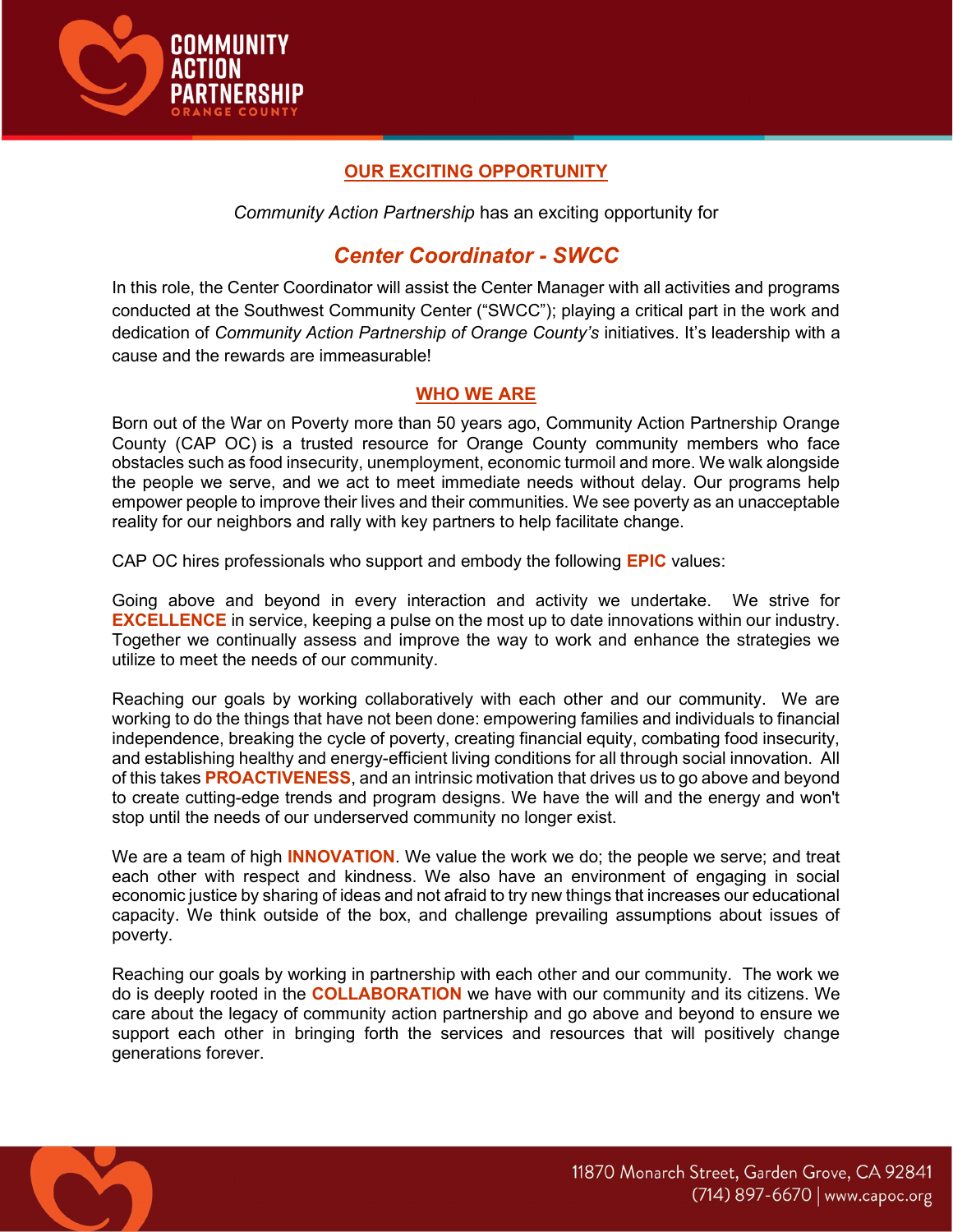

We have remained true to our mission "We seek to end poverty by stabilizing, sustaining and empowering people with the resources they need when they need them. By forging strategic partnerships, we form a powerful force to improve our community."

### VALUES

In addition to our EPIC values our external values are as follows:

#### Leadership

We are guiding critical shifts in how people think and act to address the root causes of poverty.

#### Collaboration

We bring together all capable partners to achieve transformative results.

#### Trust

For over 50 years, the community has counted on us to empower those in need.

#### Compassion

We treat each person we serve respectfully and with great care.

#### **Justice**

We are passionate about advocating for those living in poverty and creating equity throughout the region.

### WHAT YOU WILL ACCOMPLISH IN THIS ROLE

Under the direct supervision of the Center Manager, the Center Coordinator will perform duties that assist in the administration of programs, outreach including meal preparations, services, events, activities and special events at the Center.

Starting wage is \$23.00 per hour and is an onsite work location position 5 days per week.

### GENERAL CENTER COORDINATOR ROLES AND RESPONSIBILITIES

- Assist with program delivery and operation in a manner consistent with the requirements of contractual agreements, laws, regulations and funding.
- Work in collaboration with the Center Manager and program representatives to schedule volunteers and interns, assign duty and scope of responsibilities at SWCC for the respective programs.
- Assist in oversight and/or supervision of volunteers, interns and community service clients to ensure all CAP OC policies and procedures are followed.
- Assist in coordinating activities of personnel assigned to a project to ensure the progress, success and on time delivery of the project within the prescribed budget.
- Assist in identifying, developing and implementing programs needed for community.
- Build and maintain productive relationships within the community and with local leaders, employers, and other organizations that serve the needs of the community in order to promote and market all CAP OC programs and activities.
- As directed by the Center Manager, assist and complete required program reports for internal use, submission to government agencies, business partners.
- Attend and participate in SWCC staff meetings and CAP OC wide meetings.

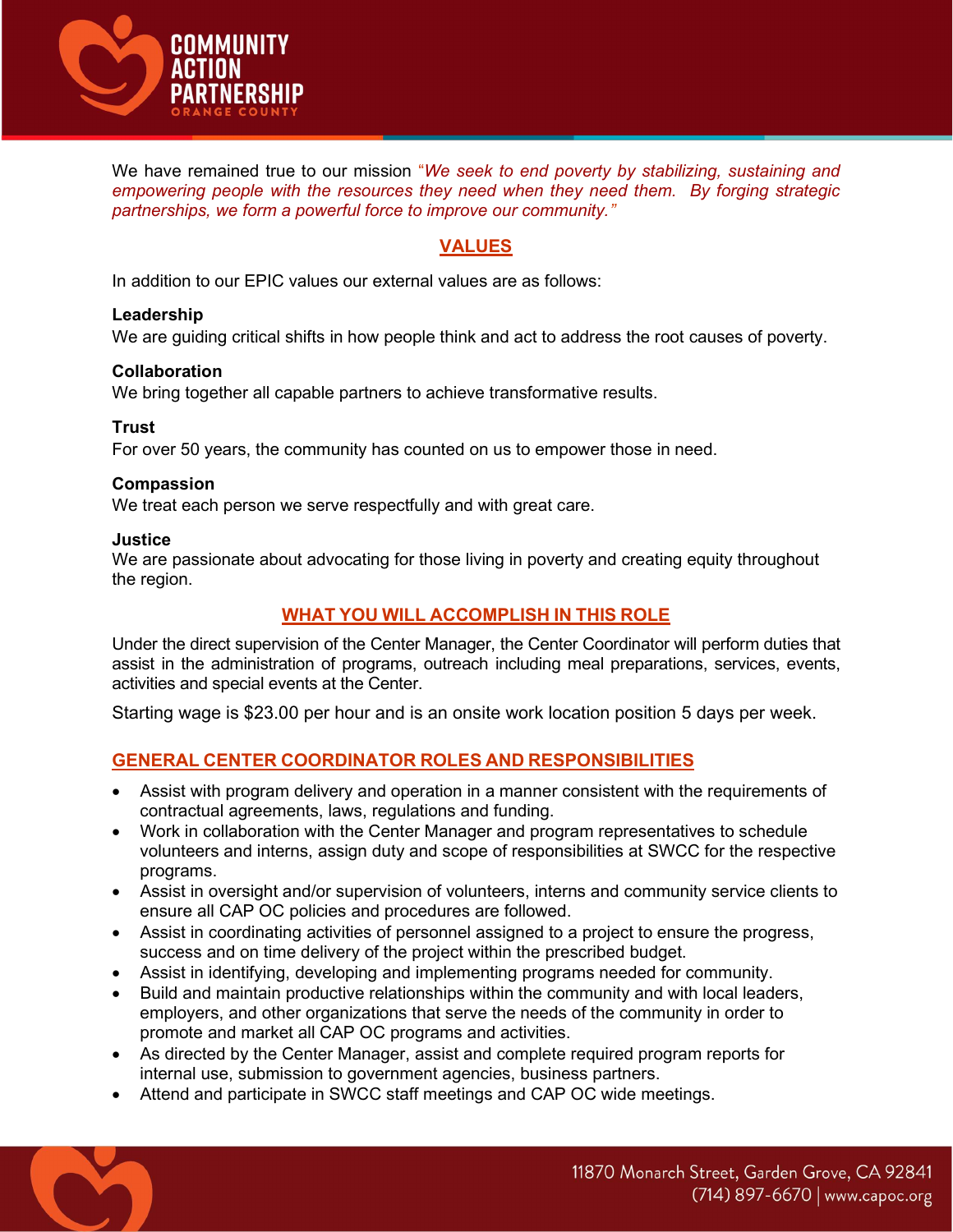

Other duties as assigned.

# SWCC CENTER COORDINATOR ROLES AND RESPONSIBILITIES

- Work a flexible schedule in order to open and close the Center in accordance with program and community needs on weekdays, weekends and evenings as directed by the Center Manager.
- Work collaboratively with CAP OC staff and volunteers to prepare hot meals and to-go meals for the homeless which includes meal preparation, serving meals, clean-up and sanitizing duties.
- Drive a CAP OC vehicle to pick up and deliver food bags, donated food and supplies for SWCC; assist in loading and unloading donations from CAP OC vehicles; safely sort, organize and store food and supplies.
- Perform routine safety inspections of kitchen, office space and grounds; advise Center Manager of any unsafe conditions and recommend corrective actions.
- Other duties as assigned.

### THE IDEAL CANDIDATE HAS KNOWLEDGE AND EXPERIENCE IN

- Learning and adhering to an employer's standards, values and upholding the employer's culture while demonstrating a positive attitude towards all staff, participants, volunteers, management and community.
- Working with and serving a diverse population that may have English as a second language, and handling confrontation in a calm, nonthreatening, professional and firm manner.
- Working with staff, agencies, volunteers and participants from culturally diverse and social economic backgrounds, ethnic groups and ages.
- Safely driving a class C truck to make timely pickup and delivery of food and supplies, following all traffic laws and in different climate conditions.
- Understanding employer led safety protocols and practicing safety protocols on a daily basis.
- Working effectively within demanding time constraints and/or multiple tasks.

### IDEAL CANDIDATE MUST BE

- Customer service oriented: Consistently provide excellent customer service in a manner reflective of the spirit of the Agency's Mission, Vision, and Promise, develop and maintain rapport with staff, agencies, vendors and participants from culturally diverse backgrounds.
- Self-Aware: Ability to stay calm, non-confrontational and defuse an escalating situation, knowing when to bring in additional staff to have a successful conclusion of situation.
- Ethically Focused: Understand ethical behavior and business practices and ensure own behavior and the behavior of others are consistent with these standards and aligns with the values of CAP OC.
- Inclusive: Work cooperatively and effectively with others to set goals, resolve problems, and make decisions that enhance organizational and program effectiveness.
- Work focused: Be detailed oriented while working accurately and efficiently on a consistent basis without assistance; have availability to work a flexible work shift, weekdays, weekends and evenings.

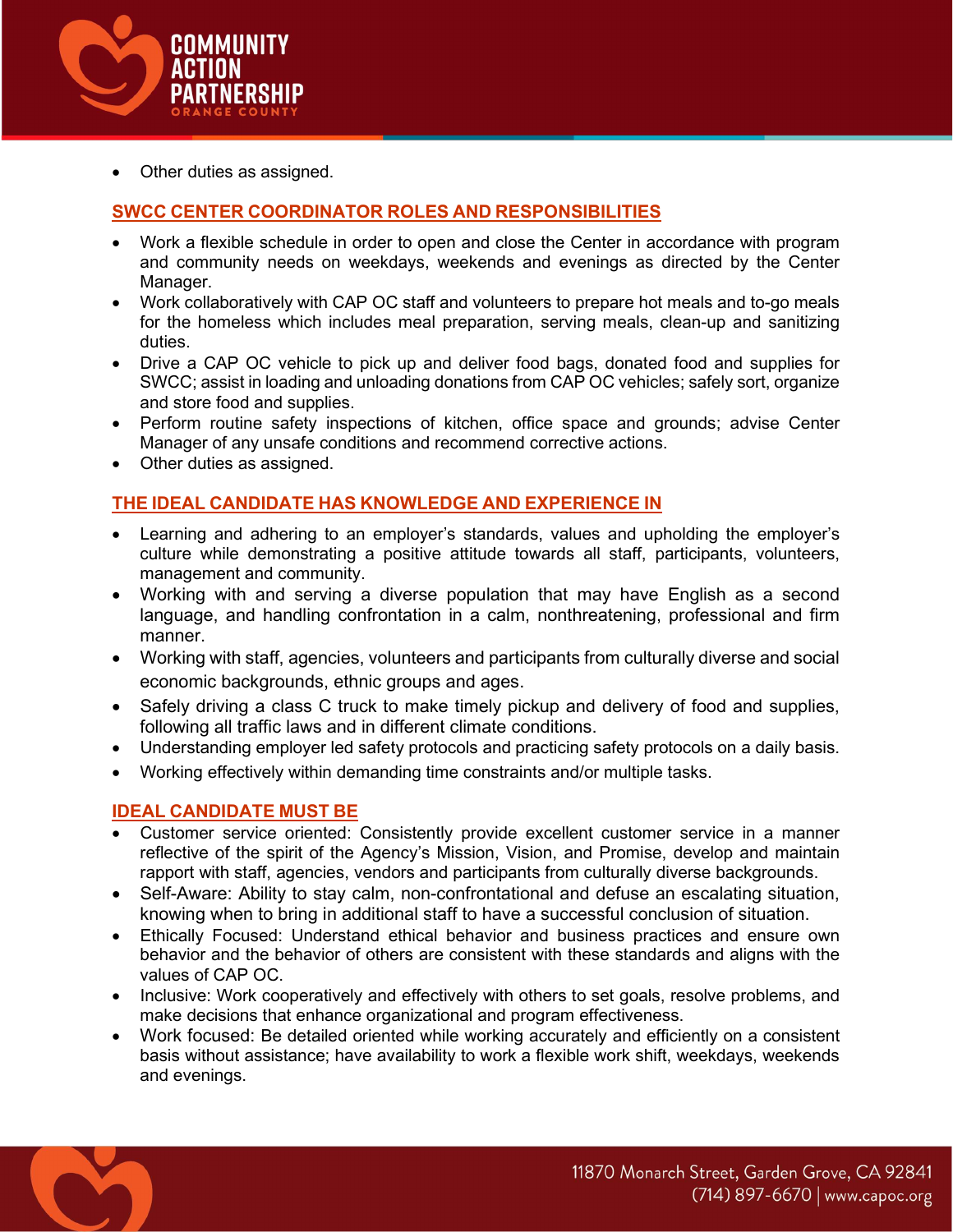

- Organized: Must possess excellent planning and organizational skills to develop and implement action plans while working effectively within demanding time constraints and multiple tasks.
- Safety focused: Understand and follow CAP OC safety protocols, including safe driving and safe food handling, while practicing all safety protocols on a daily basis
- Language skilled: Demonstrate a clear, concise and effective command of the English and Spanish language and have ability to translate orally and in writing from/to English and Spanish.
- Mathematical: Perform mathematical skills sufficient to create, compose or compile information on a computer or forms for reports and/or presentations.
- Computer literate: Familiarity with Microsoft Office (Word, Excel, Outlook, PowerPoint and Access). Familiarity with use of office equipment (printers, fax machine, projector, etc.) and portable devices (iPad, cell phone, etc.).

### EDUCATION AND EXPERIENCE

BA/BS or AA degree preferred with 1 – 3 years' experience in community services and/or programs or homeless services and programs.

#### **TRAVEL**

Possess a valid California Driver's License with a driving record that meets minimum standards established by CAP OC insurance carrier, proof of vehicle insurance, access to a vehicle and willingness to drive/travel when required.

Typically, travel is typically local during the business day within Orange County, neighboring counties, and CAP OC locations. The incumbent will use a CAP OC vehicle and may be required to use own personal vehicle. Possible travel may be during evening hours and possible out-ofthe-area and overnight travel.

#### PHYSICAL DEMANDS

The physical demands described here are representative of those that must be met by an employee to successfully perform the essential functions of this job.

While performing the duties of this job, the employee is regularly required to bend, stoop, reach, pull, push, stand, kneel, sit, twist, turn, stand, walk, bend at the waist, talk and hear, vision abilities include close vision, distance vision, color vision, ability to adjust focus, prolong manual dexterity of wrist and fingers, and prolong computer work. While performing kitchen duties, the employee is regularly exposed to prolong periods of standing, bending, use of fingers, hands and arms, exposure to extreme heat, steam and cold present in a kitchen environment, food preparation equipment and sharp objects. The employee must regularly lift and/or move objects up to thirty (30) pounds. The employee will be called upon to work outdoors in varying temperatures and weather conditions. Employee will experience prolong periods of both sitting and/or standing in the office environment and while attending CAP OC sponsored events.